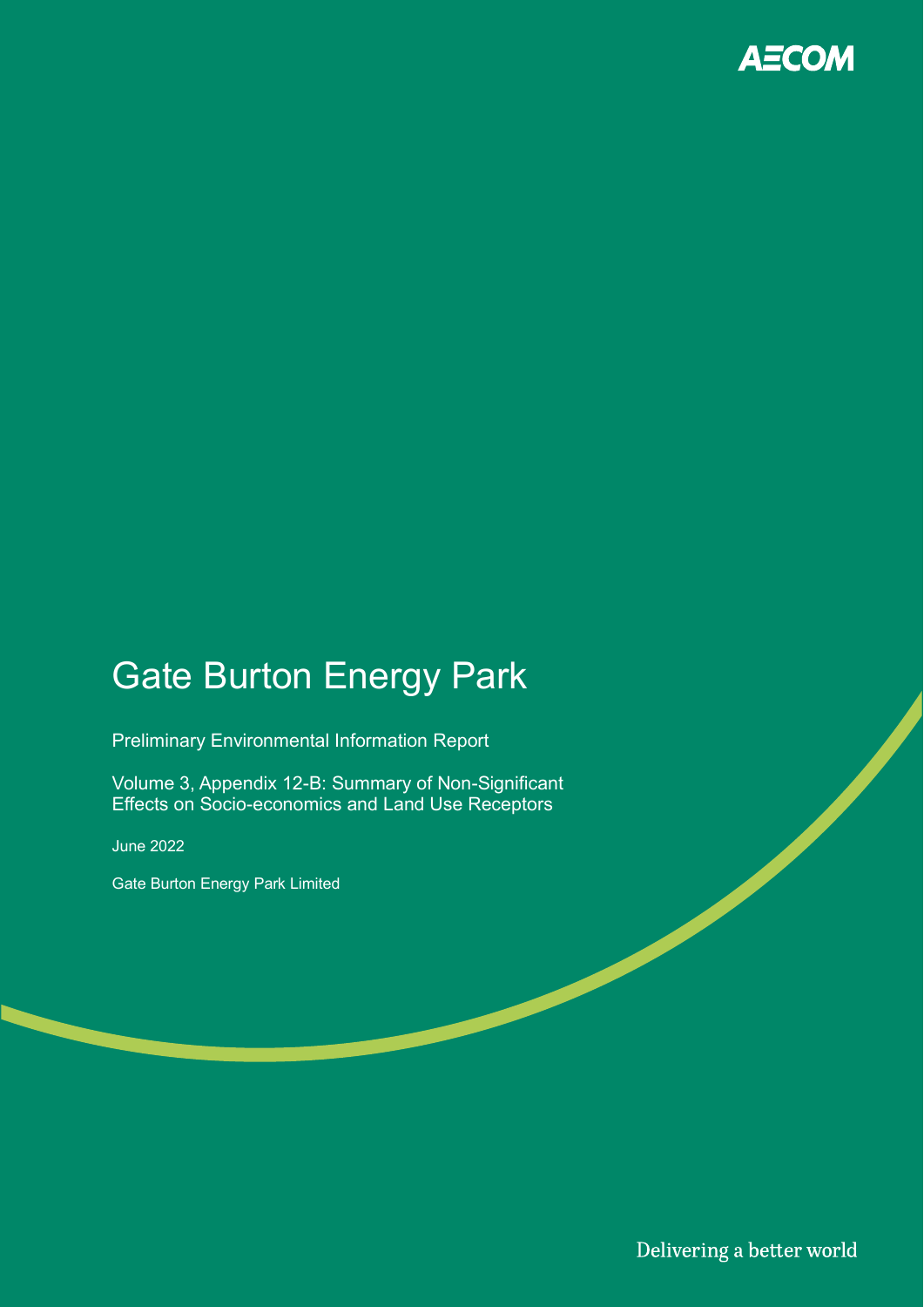Gate Burton Energy Park Preliminary Environmental Information Report Volume 3, Appendix 12-B: Summary of Non-Signficant Effects on Socio-Economic and Land Use Receptors



### Quality information

| <b>Prepared by</b> | Checked by | <b>Verified by</b> | <b>Approved by</b> |
|--------------------|------------|--------------------|--------------------|
| AE                 | BM.        | JH                 | JH                 |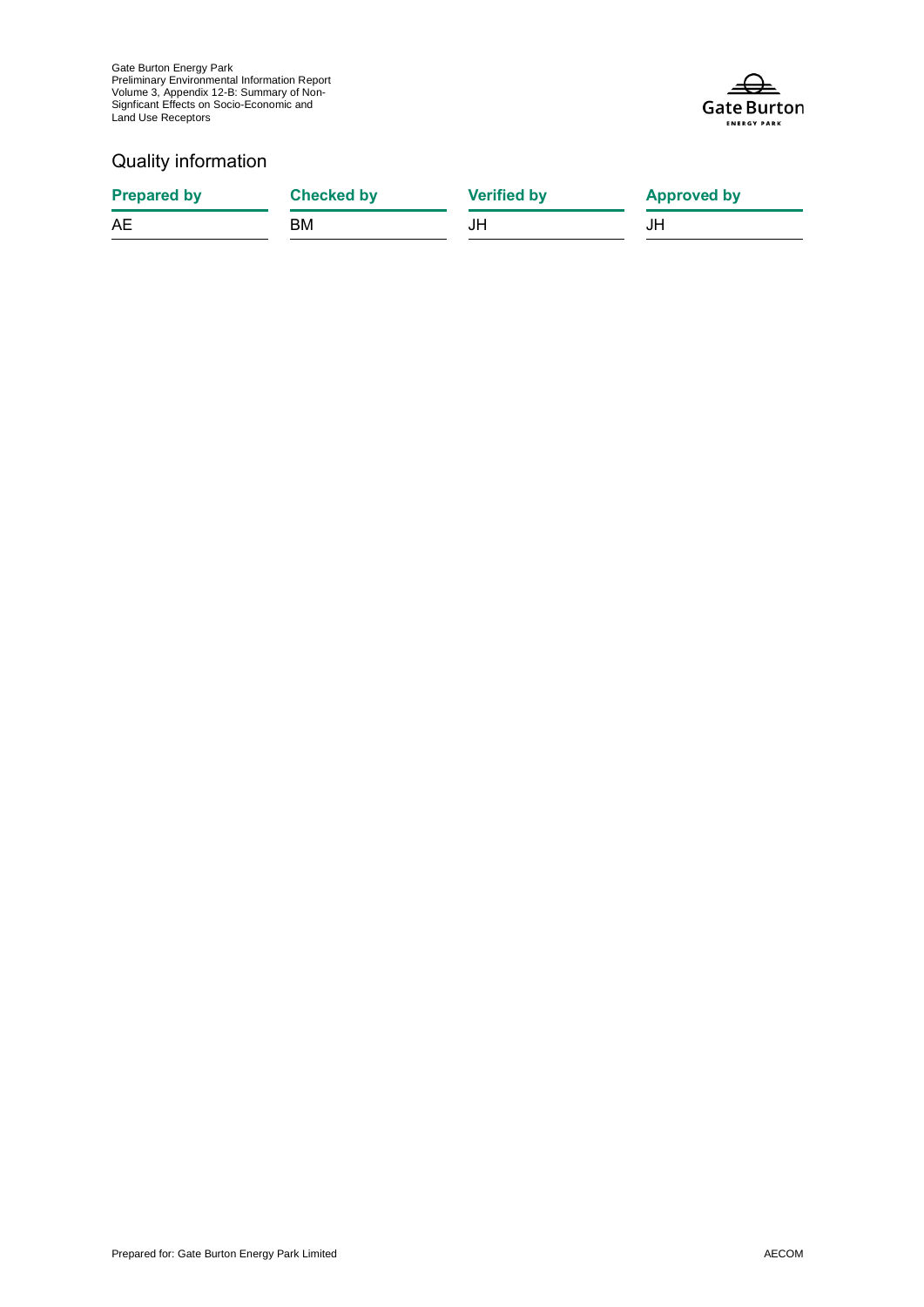Gate Burton Energy Park Preliminary Environmental Information Report Volume 3, Appendix 12-B: Summary of Non-Signficant Effects on Socio-Economic and Land Use Receptors



Prepared for:

Gate Burton Energy Park Limited

Prepared by: AECOM Limited

© 2022 AECOM Limited. All Rights Reserved.

This document has been prepared by AECOM Limited ("AECOM") for sole use of our client (the "Client") in accordance with generally accepted consultancy principles, the budget for fees and the terms of reference agreed between AECOM and the Client. Any information provided by third parties and referred to herein has not been checked or verified by AECOM, unless otherwise expressly stated in the document. No third party may rely upon this document without the prior and express written agreement of AECOM.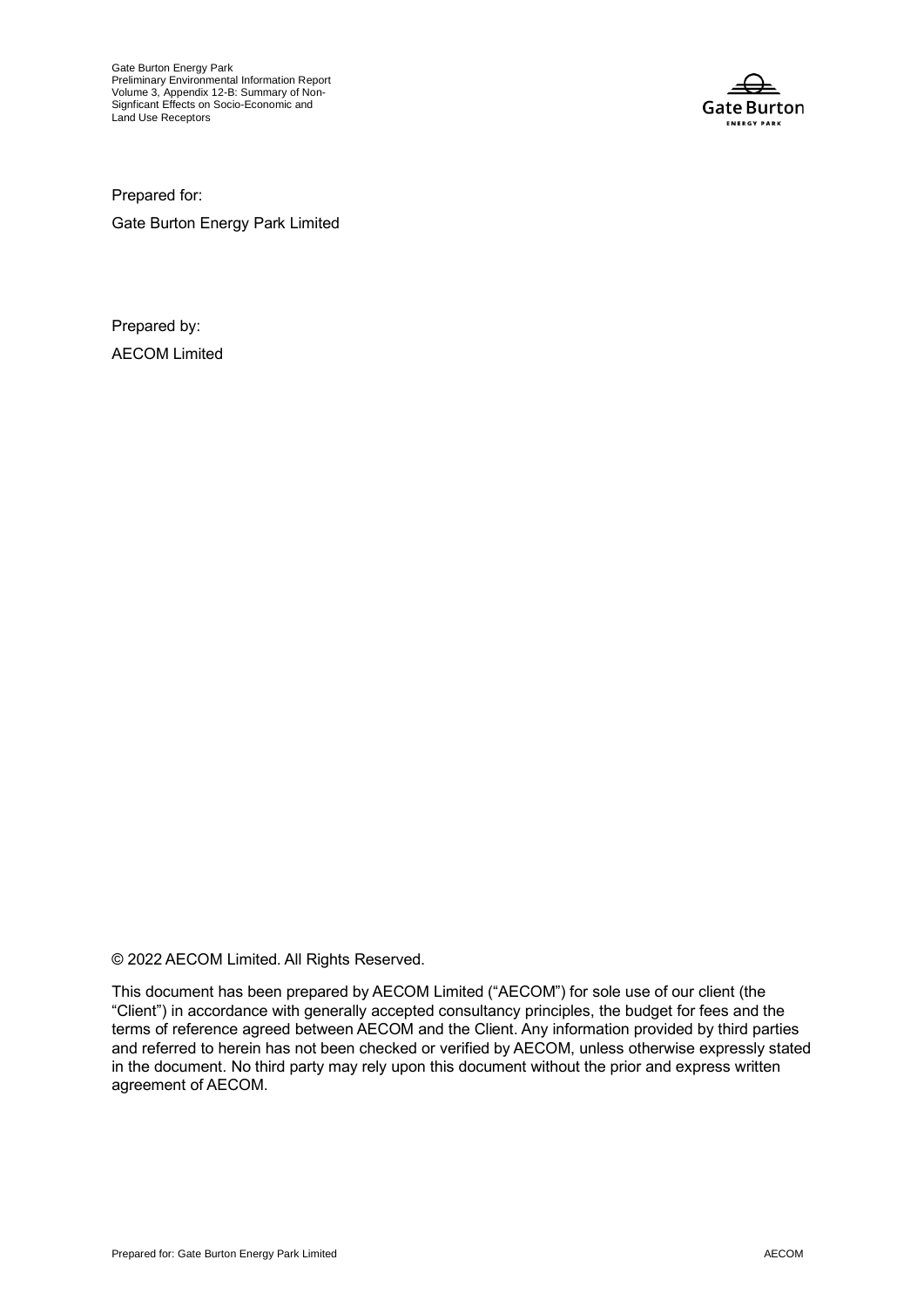

### **Table of Contents**

| 1. |  |
|----|--|
|    |  |
|    |  |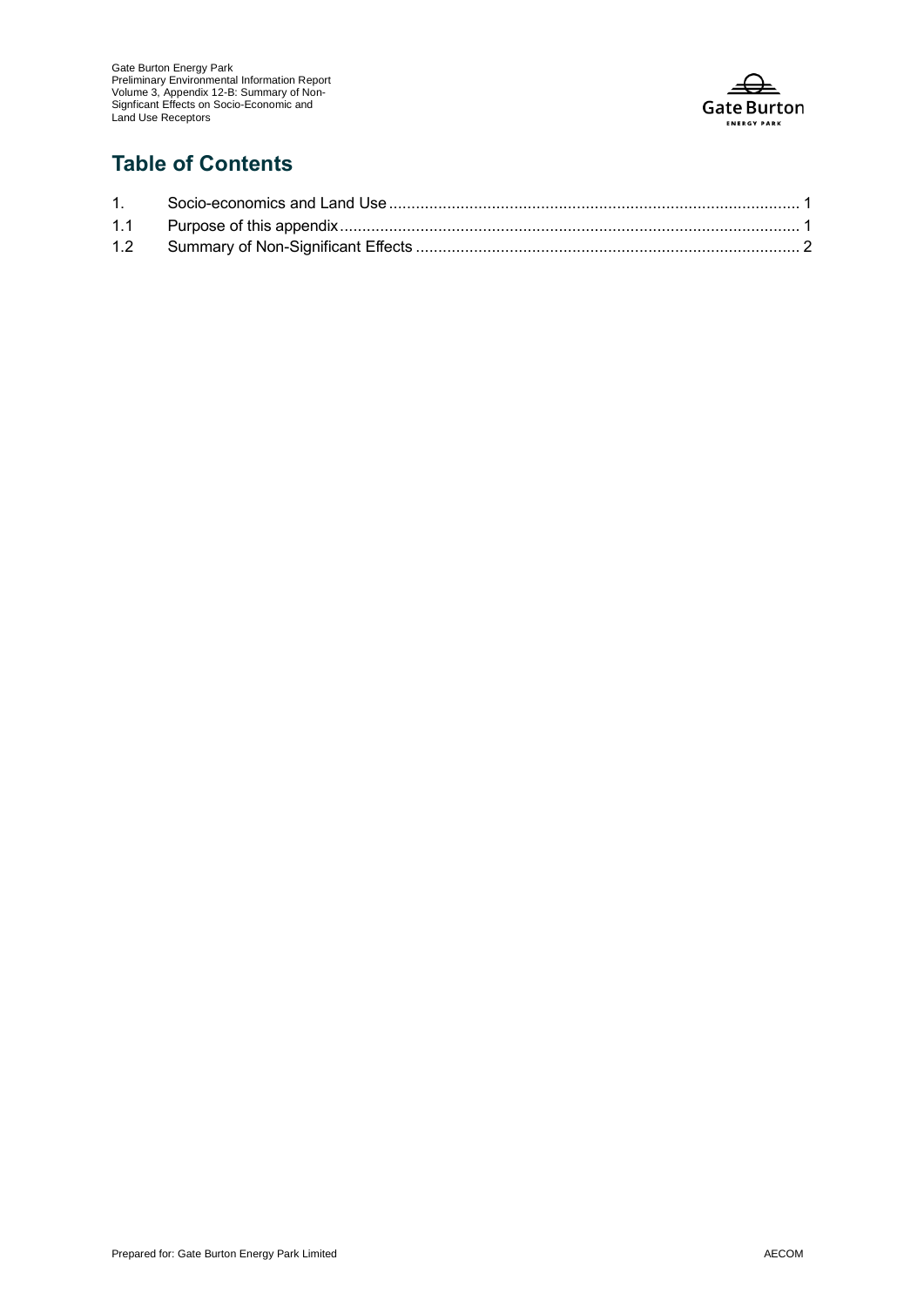

## **1. Socio-economics and Land Use**

### **1.1 Purpose of this appendix**

1.1.1 This PEI Report appendix identifies and summarises the non-significant socioeconomic and land effects on the receptors identified in **PEI Report Volume 1, Chapter 12: Socio-Economics and Land Use**. Please see Section 12.11 of **Chapter 12** for a summary of the significant effects.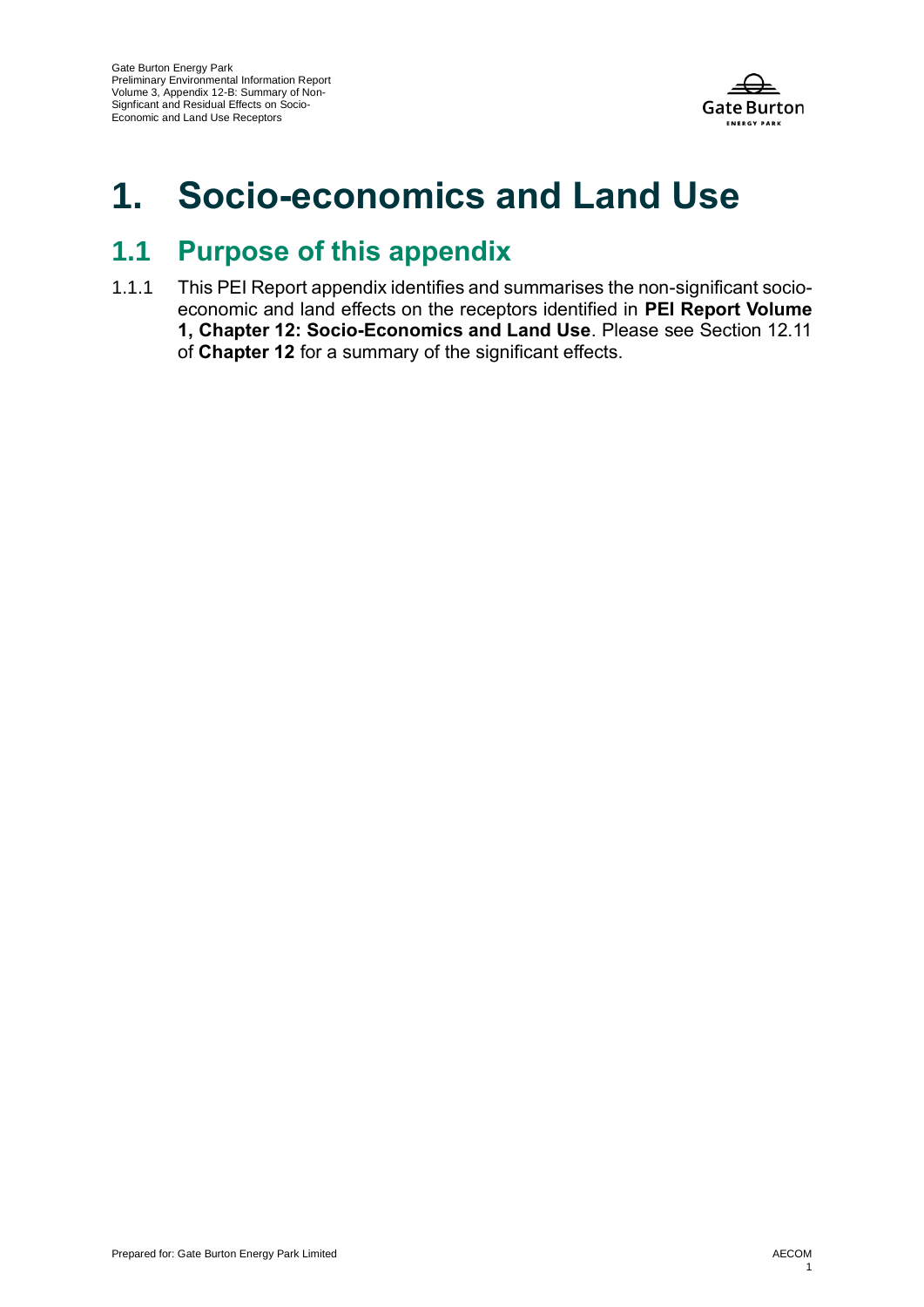

## **1.2 Summary of Non-Significant Effects**

#### **Table 1 Summary of Non-Significant Effects on Receptors during the Construction Phase**

| <b>Receptor</b>                                                                                                                   | <b>Sensitivity (Value)</b> | <b>Description of Impact</b>                                                                             | <b>Magnitude of Impact</b> | <b>Effect Category</b> |
|-----------------------------------------------------------------------------------------------------------------------------------|----------------------------|----------------------------------------------------------------------------------------------------------|----------------------------|------------------------|
| Economy of the Study Area -<br>Employment generation                                                                              | Low to Medium              | Creation of employment                                                                                   | Low beneficial             | Minor beneficial       |
| Accommodation capacity                                                                                                            | Low to Medium              | Use of accommodation by<br>construction workers                                                          | Low beneficial             | Minor beneficial       |
| <b>Users of PRoWs</b>                                                                                                             | Very Low or Low            | Closure or diversion of PRoW                                                                             | Very Low adverse           | Minor adverse          |
| Agricultural land                                                                                                                 | Medium                     | Loss of agricultural land                                                                                | Low adverse                | Negligible             |
| Local amenities and land use -<br><b>Residential Properties,</b><br><b>Business Properties and</b><br><b>Community Facilities</b> | Medium                     | Impacts on residential<br>properties,<br>business premises and<br>community<br>facilities                | No impact                  | No effect              |
| Local amenities and land use -<br>Development Land                                                                                | Low to Medium              | Land take of development land<br>affecting viability for future<br>development of the land<br>allocation | No impact                  | No effect              |
|                                                                                                                                   |                            | Table 2 Summary of Non-Significant Effects on Receptors during the Operational Phase                     |                            |                        |
| <b>Receptor</b>                                                                                                                   | <b>Sensitivity (Value)</b> | <b>Description of Impact</b>                                                                             | <b>Magnitude of Impact</b> | <b>Effect Category</b> |
| Economy of the Study Area -<br><b>Employment generation</b>                                                                       | Low to Medium              | Generation of employment                                                                                 | Very low beneficial        | Negligible             |
| <b>Users of PRoWs</b>                                                                                                             | Very Low or Low            | <b>Closure of PRoWs</b>                                                                                  | Very low adverse           | No effect              |
| Agricultural land                                                                                                                 | Medium                     | Loss of agricultural land                                                                                | No impact                  | No effect              |